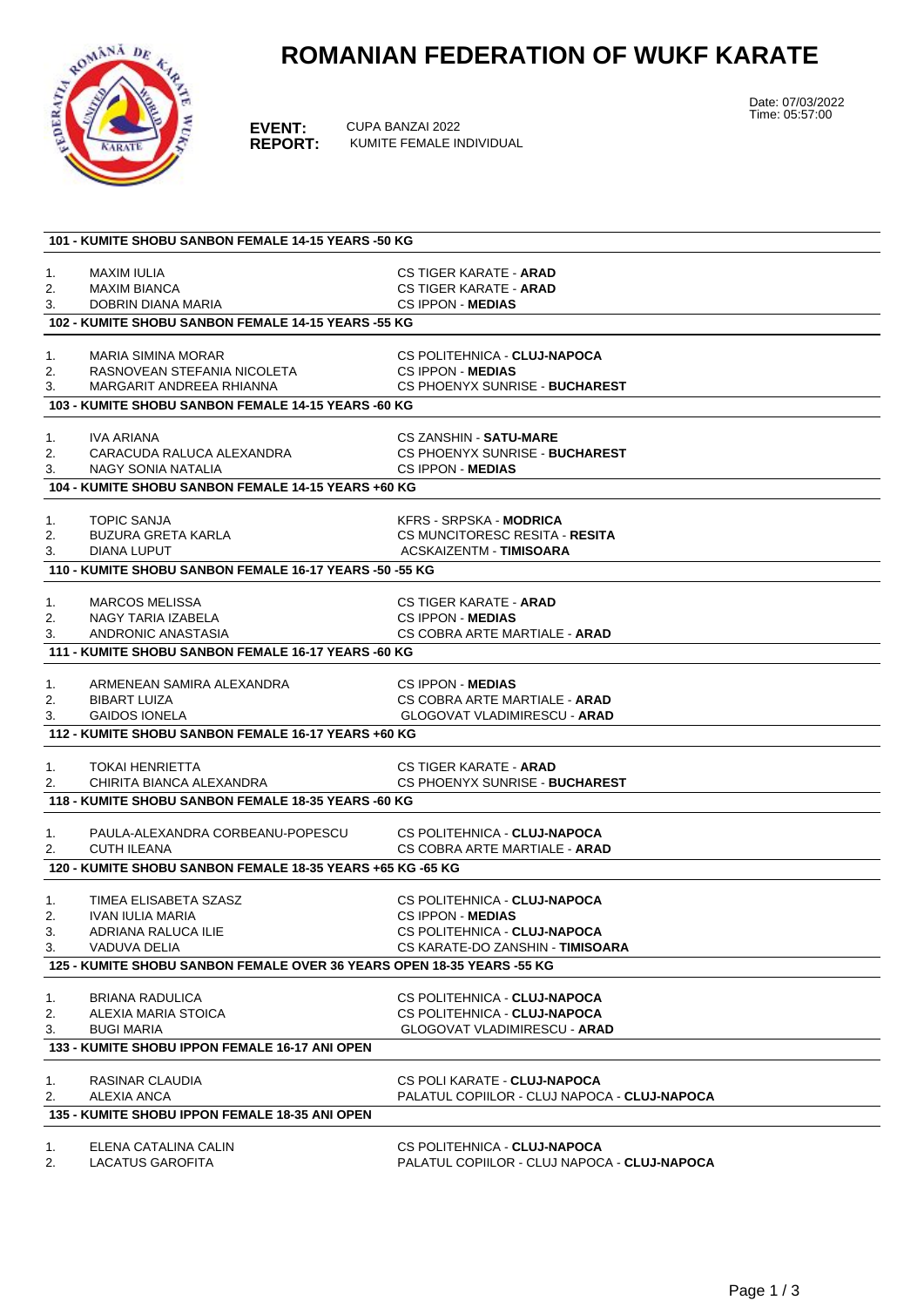

## **ROMANIAN FEDERATION OF WUKF KARATE**

**EVENT:** CUPA BANZAI 2022<br>**REPORT:** KUMITE FEMALE IN **REPORT:** KUMITE FEMALE INDIVIDUAL Date: 07/03/2022 Time: 05:57:00

|          | <b>137 - KIHON FEMALE -7 YEARS 9 KYU</b>             |                                                                          |
|----------|------------------------------------------------------|--------------------------------------------------------------------------|
| 1.       | <b>ANTONIA STRUTA</b>                                | <b>CS SAMURAI - TURDA</b>                                                |
| 2.       | MAXIM MARIA                                          | CS KAMIZA-DO - SIGHETU MARMATIEI                                         |
| 3.       | AXINTE IZABELA                                       | CS COBRA ARTE MARTIALE - <b>ARAD</b>                                     |
|          | 139 - KIHON FEMALE 7 YEARS 9 KYU                     |                                                                          |
|          |                                                      |                                                                          |
| 1.       | MIHUTA MIRUNA                                        | CS TIGER KARATE - <b>ARAD</b>                                            |
| 2.<br>3. | <b>LARISA ADAM</b><br>VIRCIU ELIZA                   | ACSKAIZENTM - TIMISOARA<br><b>GLOGOVAT VLADIMIRESCU - ARAD</b>           |
|          | <b>141 - KIHON FEMALE 8 YEARS 9 KYU</b>              |                                                                          |
|          |                                                      |                                                                          |
| 1.       | <b>BONTE CRINA - NATALIA</b>                         | <b>CS RECORD - ORADEA</b>                                                |
| 2.       | ANAMARIA GHERMAN                                     | <b>CS SAMURAI - TURDA</b>                                                |
| 3.       | <b>GALEA ANDREEA - SIMINA</b>                        | <b>CS RECORD - ORADEA</b>                                                |
|          | <b>143 - KIHON FEMALE 9 YEARS 9 KYU</b>              |                                                                          |
| 1.       | OPRIS ANDRA- MARIA                                   | <b>CS RECORD - ORADEA</b>                                                |
| 2.       | <b>TOMA TEODORA</b>                                  | CS MUNCITORESC RESITA - RESITA                                           |
| 3.       | <b>ANTONIA BALAUCA</b>                               | <b>ACSKAIZENTM - TIMISOARA</b>                                           |
|          | <b>145 - KIHON FEMALE 10 YEARS 9 KYU</b>             |                                                                          |
| 1.       | <b>MLADENCA SUICI</b>                                | ACSKAIZENTM TIMISOARA                                                    |
| 2.       | DASCALU IZABELLA                                     | <b>GLOGOVAT VLADIMIRESCU - ARAD</b>                                      |
| 3.       | <b>BAICEANU ELENA</b>                                | <b>CS SAMURAI - TURDA</b>                                                |
|          | <b>147 - KIHON FEMALE 11 YEARS 9 KYU</b>             |                                                                          |
|          | <b>BRATEANU MARIA</b>                                | <b>CS IPPON - MEDIAS</b>                                                 |
| 1.<br>2. | LUNA ALAJMI                                          | <b>CS SAMURAI - TURDA</b>                                                |
| 3.       | ANGHEL SORINA-MARIA                                  | KARATE CLUB SANDAN - DEVA                                                |
|          | <b>149 - KIHON FEMALE 12 YEARS 9 KYU</b>             |                                                                          |
|          |                                                      |                                                                          |
| 1.       | <b>SARA POPOVICI</b>                                 | PALATUL COPIILOR - CLUJ NAPOCA - CLUJ-NAPOCA                             |
| 2.       | NEAMTU GEORGIANA                                     | <b>CS TIGER KARATE - ARAD</b>                                            |
| 3.       | FERICEL ALEXANDRA                                    | CS COBRA ARTE MARTIALE - ARAD                                            |
|          | 68 - KUMITE SHOBU NIHON FEMALE 7 YEARS 8-7 KYU 9 KYU |                                                                          |
| 1.       | MIHUTA MIRUNA                                        | <b>CS TIGER KARATE - ARAD</b>                                            |
| 2.       | <b>IEPURE VICTORIA</b>                               | CS COBRA ARTE MARTIALE - <b>ARAD</b>                                     |
| 3.       | <b>BUJAN DARIA</b>                                   | <b>CS HARU - TIMISOARA</b>                                               |
|          | 73 - KUMITE SHOBU NIHON FEMALE 8 YEARS 9 KYU         |                                                                          |
| 1.       | ELISA VELCSOV                                        | <b>ACSKAIZENTM - TIMISOARA</b>                                           |
| 2.       | DRAGOI ANE MARI                                      | CS TIGER KARATE - ARAD                                                   |
| 3.       | <b>ANGHEL DIANA</b>                                  | CS COBRA ARTE MARTIALE - <b>ARAD</b>                                     |
|          | 74 - KUMITE SHOBU NIHON FEMALE 8 YEARS 8-7 KYU       |                                                                          |
| 1.       | FARCAS MARIUCA ANASTASIA                             | SAKKI INTERNATIONAL - <b>PIATRA NEAMT</b>                                |
| 2.       | <b>BORDEIANU EMMA BEATRICE</b>                       | SAKKI INTERNATIONAL - <b>PIATRA NEAMT</b>                                |
| 3.       | <b>NEGRU ANTONIA</b>                                 | CS POLI KARATE - CLUJ-NAPOCA                                             |
|          | <b>79 - KUMITE SHOBU NIHON FEMALE 9 YEARS OPEN</b>   |                                                                          |
|          |                                                      |                                                                          |
| 1.       | DIANA DOMASNEAN                                      | ACSKAIZENTM - TIMISOARA                                                  |
| 2.<br>3. | ANGILETTA LARISSA<br>CODOREAN IARINA                 | <b>ACSKAIZENTM - TIMISOARA</b><br><b>GLOGOVAT VLADIMIRESCU - ARAD</b>    |
|          | 81 - KUMITE SHOBU NIHON FEMALE 10 YEARS -145 CM      |                                                                          |
|          |                                                      |                                                                          |
| 1.       | <b>BEJAN AIMEE</b>                                   | CS BANZAI KARATE CLUB - <b>ARAD</b>                                      |
| 2.<br>3. | BRETFELEAN MAYA<br><b>MAKO ISABELLA</b>              | PALATUL COPIILOR - CLUJ NAPOCA - CLUJ-NAPOCA<br>ACS SEISHIN-KAI - BRASOV |
|          |                                                      |                                                                          |